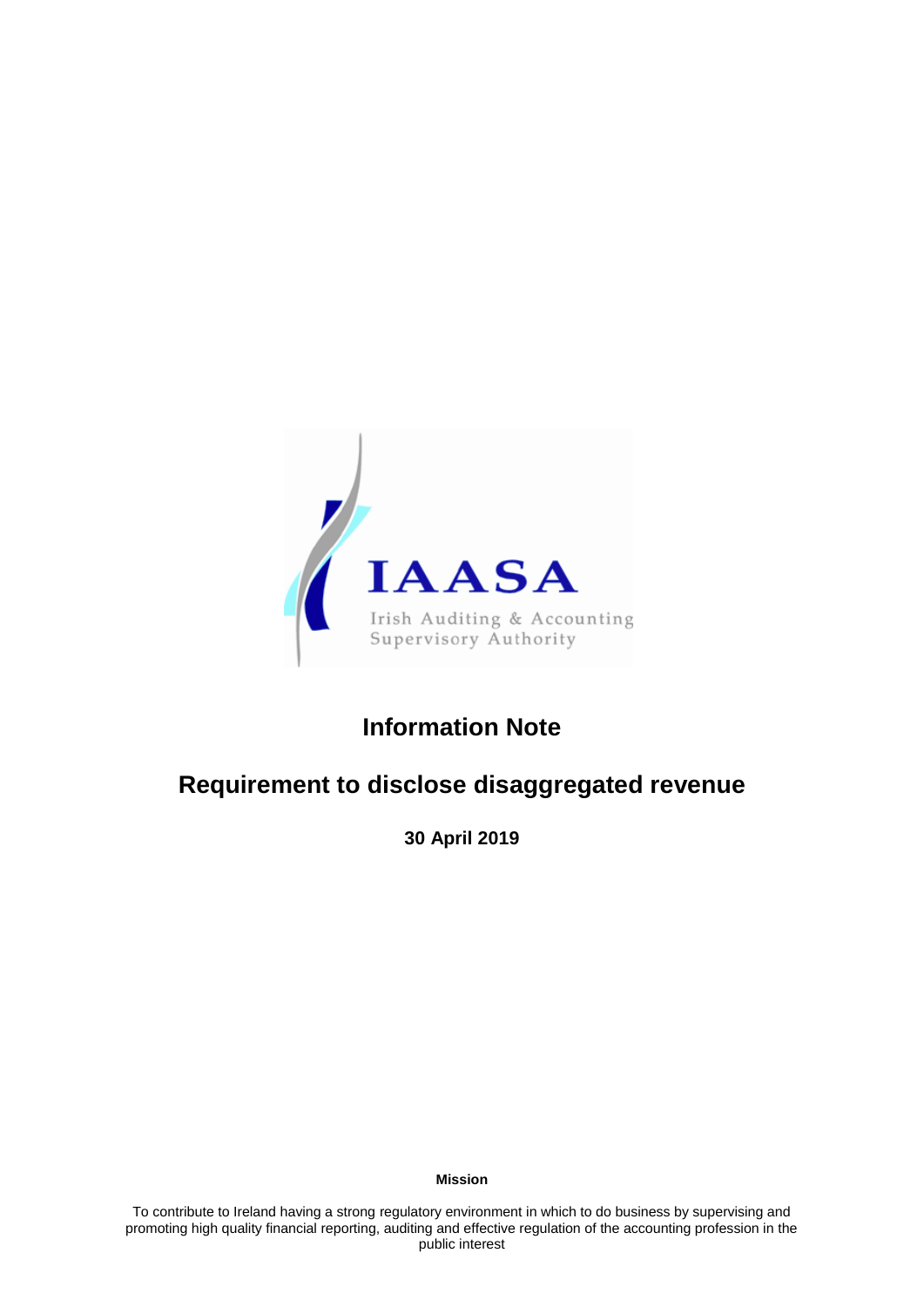### **Information Note**

### **Requirement to disclose disaggregated revenue**

#### **1. Financial reporting requirements**

Paragraphs 114 and 115 of IFRS 15 *Revenue from Contracts with Customers* require entities to disclose information regarding the disaggregation of revenue.

IFRS 15.114 and IFRS 15.115 state that:

- '*114 An entity shall disaggregate revenue recognised from contracts with customers into categories that depict how the nature, amount, timing and uncertainty of revenue and cash flows are affected by economic factors. An entity shall apply the guidance in paragraphs B87 – B89 when selecting the categories to use to disaggregate revenue.*
- *115 In addition, an entity shall disclose sufficient information to enable users of financial statements to understand the relationship between the disclosure of disaggregated revenue (in accordance with [paragraph 114\)](https://www.charteredaccountants.ie/chariot/text/print/ifrs15.html#ifrs15_pr114) and revenue information that is disclosed for each reportable segment, if the entity applies IFRS 8* Operating Segments *…*'

#### IFRS 15.B87 to B89 state that:

- '*B87 Paragraph 114 requires an entity to disaggregate revenue from contracts with customers into categories that depict how the nature, amount, timing and uncertainty of revenue and cash flows are affected by economic factors. Consequently, the extent to which an entity's revenue is disaggregated for the purposes of this disclosure depends on the facts and circumstances that pertain to the entity's contracts with customers. Some entities may need to use more than one type of category to meet the objective in paragraph 114 for disaggregating revenue. Other entities may meet the objective by using only one type of category to disaggregate revenue*
- *B88 When selecting the type of category (or categories) to use to disaggregate revenue, an entity shall consider how information about the entity's revenue has been presented for other purposes, including all of the following:* 
	- *(a) disclosures presented outside the financial statements (for example, in earnings releases, annual reports or investor presentations);*
	- *(b) information regularly reviewed by the chief operating decision maker for evaluating the financial performance of operating segments; and*
	- *(c) other information that is similar to the types of information identified in paragraph B88(a) and (b) and that is used by the entity or users of the entity's financial statements to evaluate the entity's financial performance or make resource allocation decisions.*
- *B89 Examples of categories that might be appropriate include, but are not limited to, all of the following:* 
	- *(a) type of good or service (for example, major product lines);*
	- *(b) geographical region (for example, country or region);*
	- *(c) market or type of customer (for example, government and non-government customers);*
	- *(d) type of contract (for example, fixed-price and time-and-materials contracts);*
	- *(e) contract duration (for example, short-term and long-term contracts);*